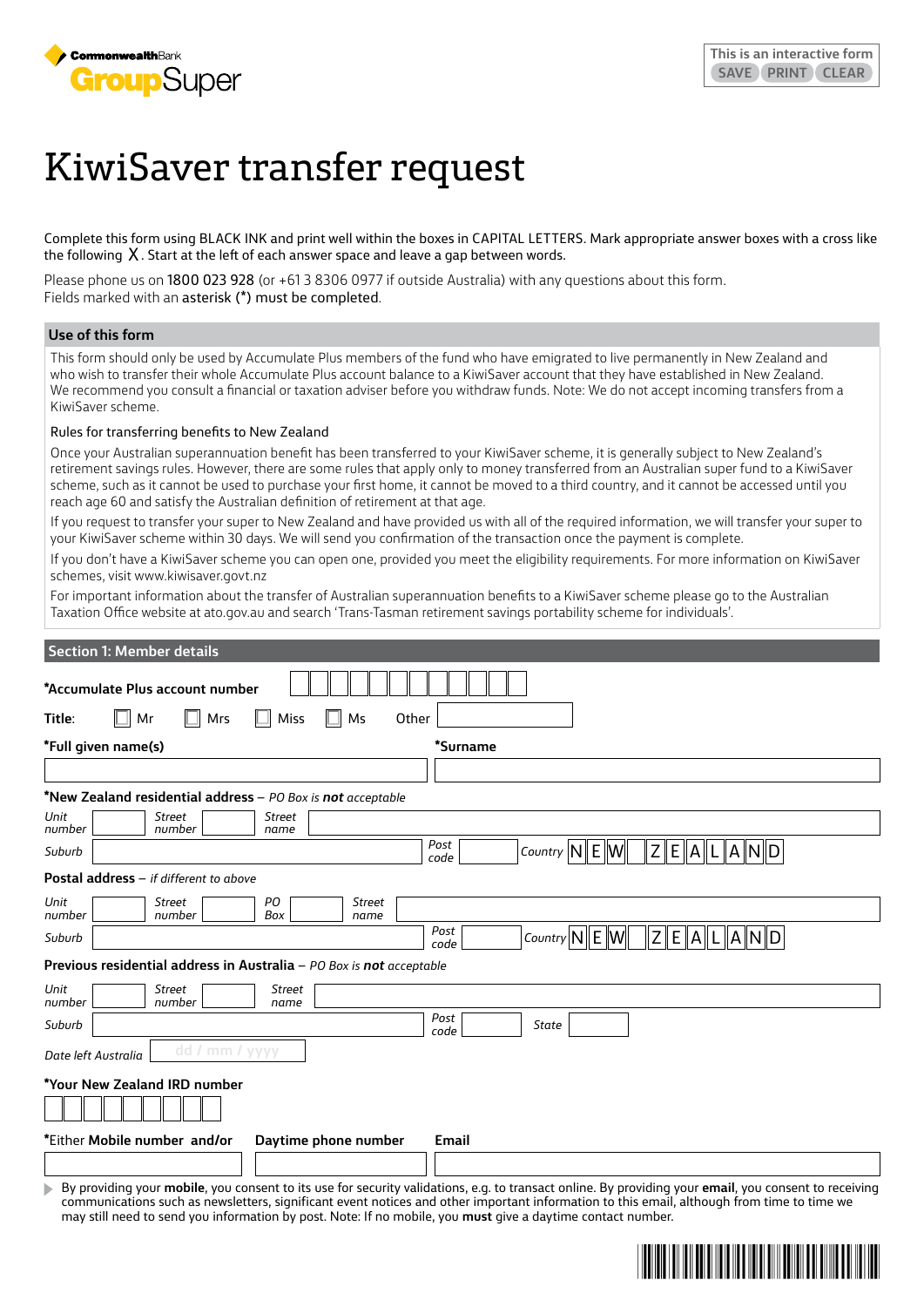| Section 2: Transfer instructions (partial transfers are not permitted) |  |
|------------------------------------------------------------------------|--|
|------------------------------------------------------------------------|--|

|            | I have confirmed that my KiwiSaver scheme will accept transfers from Australian superannuation fund and request that my superannuation<br>benefit be transferred in full from Accumulate Plus to my KiwiSaver account below:                                                                                                                                                                                                                                                                                                                                                                                                                                                                                                                                                                                                          |  |        |  |  |      |  |  |  |                                                                   |      |  |                              |                |           |  |  |
|------------|---------------------------------------------------------------------------------------------------------------------------------------------------------------------------------------------------------------------------------------------------------------------------------------------------------------------------------------------------------------------------------------------------------------------------------------------------------------------------------------------------------------------------------------------------------------------------------------------------------------------------------------------------------------------------------------------------------------------------------------------------------------------------------------------------------------------------------------|--|--------|--|--|------|--|--|--|-------------------------------------------------------------------|------|--|------------------------------|----------------|-----------|--|--|
|            | *KiwiSaver scheme name                                                                                                                                                                                                                                                                                                                                                                                                                                                                                                                                                                                                                                                                                                                                                                                                                |  |        |  |  |      |  |  |  |                                                                   |      |  |                              |                |           |  |  |
|            | *KiwiSaver registration number<br>*Your KiwiSaver Member/account number                                                                                                                                                                                                                                                                                                                                                                                                                                                                                                                                                                                                                                                                                                                                                               |  |        |  |  |      |  |  |  |                                                                   |      |  |                              |                |           |  |  |
|            | *Postal address of KiwiSaver scheme                                                                                                                                                                                                                                                                                                                                                                                                                                                                                                                                                                                                                                                                                                                                                                                                   |  |        |  |  |      |  |  |  |                                                                   |      |  |                              |                |           |  |  |
| Unit       | Street                                                                                                                                                                                                                                                                                                                                                                                                                                                                                                                                                                                                                                                                                                                                                                                                                                |  | Street |  |  |      |  |  |  |                                                                   |      |  |                              |                |           |  |  |
| number     | number                                                                                                                                                                                                                                                                                                                                                                                                                                                                                                                                                                                                                                                                                                                                                                                                                                |  | name   |  |  | Post |  |  |  |                                                                   |      |  |                              |                |           |  |  |
| Suburb     |                                                                                                                                                                                                                                                                                                                                                                                                                                                                                                                                                                                                                                                                                                                                                                                                                                       |  |        |  |  | code |  |  |  | Country $\left  N \right  \mathsf{E} \left\  \mathsf{W} \right\ $ |      |  | $Z\mathbf{E}$ A $\mathbf{L}$ |                | $A\ N\ D$ |  |  |
|            | <b>Section 3: Documents required checklist</b>                                                                                                                                                                                                                                                                                                                                                                                                                                                                                                                                                                                                                                                                                                                                                                                        |  |        |  |  |      |  |  |  |                                                                   |      |  |                              |                |           |  |  |
|            | Please provide the following documents with this form-we cannot process your transfer request until we have received all documents.                                                                                                                                                                                                                                                                                                                                                                                                                                                                                                                                                                                                                                                                                                   |  |        |  |  |      |  |  |  |                                                                   |      |  |                              |                |           |  |  |
| address.   | Document 1: Proof that you reside at an address in New Zealand, e.g. a certified copy of one of the following:<br>• a bank statement addressed to you at your current New Zealand address<br>a utility bill addressed to you at your current New Zealand address<br>a tenancy agreement/property settlement contract in your name relating to your current New Zealand address<br>• a pay slip or copy of your employment contract addressed to you at your current New Zealand address.<br>If you cannot provide one of the pieces of evidence listed above, you must supply other evidence that proves your current residential                                                                                                                                                                                                     |  |        |  |  |      |  |  |  |                                                                   |      |  |                              |                |           |  |  |
|            | Document 2: A certified copy of your KiwiSaver statement or another document showing that you have opened a KiwiSaver account                                                                                                                                                                                                                                                                                                                                                                                                                                                                                                                                                                                                                                                                                                         |  |        |  |  |      |  |  |  |                                                                   |      |  |                              |                |           |  |  |
|            | Document 3: A signed and witnessed Statutory Declaration stating that you have emigrated to New Zealand and intend to reside there<br>permanently (you can use the attached document for this purpose)                                                                                                                                                                                                                                                                                                                                                                                                                                                                                                                                                                                                                                |  |        |  |  |      |  |  |  |                                                                   |      |  |                              |                |           |  |  |
|            | Document 4: A certified copy of your ID, unless we have previously received a copy, e.g. a certified copy of one of the following:<br>• Australian state/territory driver's licence containing your photograph<br>Australian passport (a passport that has expired within the preceding 2 years is acceptable)<br>foreign passport or similar travel document containing your photograph and signature<br>foreign driver's licence that contains your photograph and date of birth<br>• national ID card issued by a foreign government containing your photograph and signature.<br>A list of prescribed people who can certify documents is available in a fact sheet on our website oursuperfund.com.au                                                                                                                            |  |        |  |  |      |  |  |  |                                                                   |      |  |                              |                |           |  |  |
|            | <b>Section 4: Declarations and signature</b>                                                                                                                                                                                                                                                                                                                                                                                                                                                                                                                                                                                                                                                                                                                                                                                          |  |        |  |  |      |  |  |  |                                                                   |      |  |                              |                |           |  |  |
|            | I declare and confirm that:<br>All details in this form are true and correct.<br>All documents, other evidence or information provided in support of this request are true and correct.<br>I consent to the payment of the whole of my Accumulate Plus superannuation benefit to my KiwiSaver account.<br>If this form is signed under Power of Attorney, the Attorney declares that they have not received notice of revocation of that power (a<br>certified copy of the Power of Attorney should be submitted with this application unless we have already sighted it).<br>• I understand and consent to my information being collected, disclosed and used in accordance with the fund's privacy policy, which is<br>available by contacting the fund or visiting oursuperfund.com.au (under the 'Privacy' link on the homepage). |  |        |  |  |      |  |  |  |                                                                   |      |  |                              |                |           |  |  |
| Signature  | ×                                                                                                                                                                                                                                                                                                                                                                                                                                                                                                                                                                                                                                                                                                                                                                                                                                     |  |        |  |  |      |  |  |  |                                                                   |      |  |                              |                |           |  |  |
| Print name |                                                                                                                                                                                                                                                                                                                                                                                                                                                                                                                                                                                                                                                                                                                                                                                                                                       |  |        |  |  |      |  |  |  |                                                                   | Date |  |                              | dd / mm / yyyy |           |  |  |

**Please send the completed form AND all requested supporting documents to: Commonwealth Bank Group Super: Mail:** GPO Box 4303, Melbourne VIC 3001

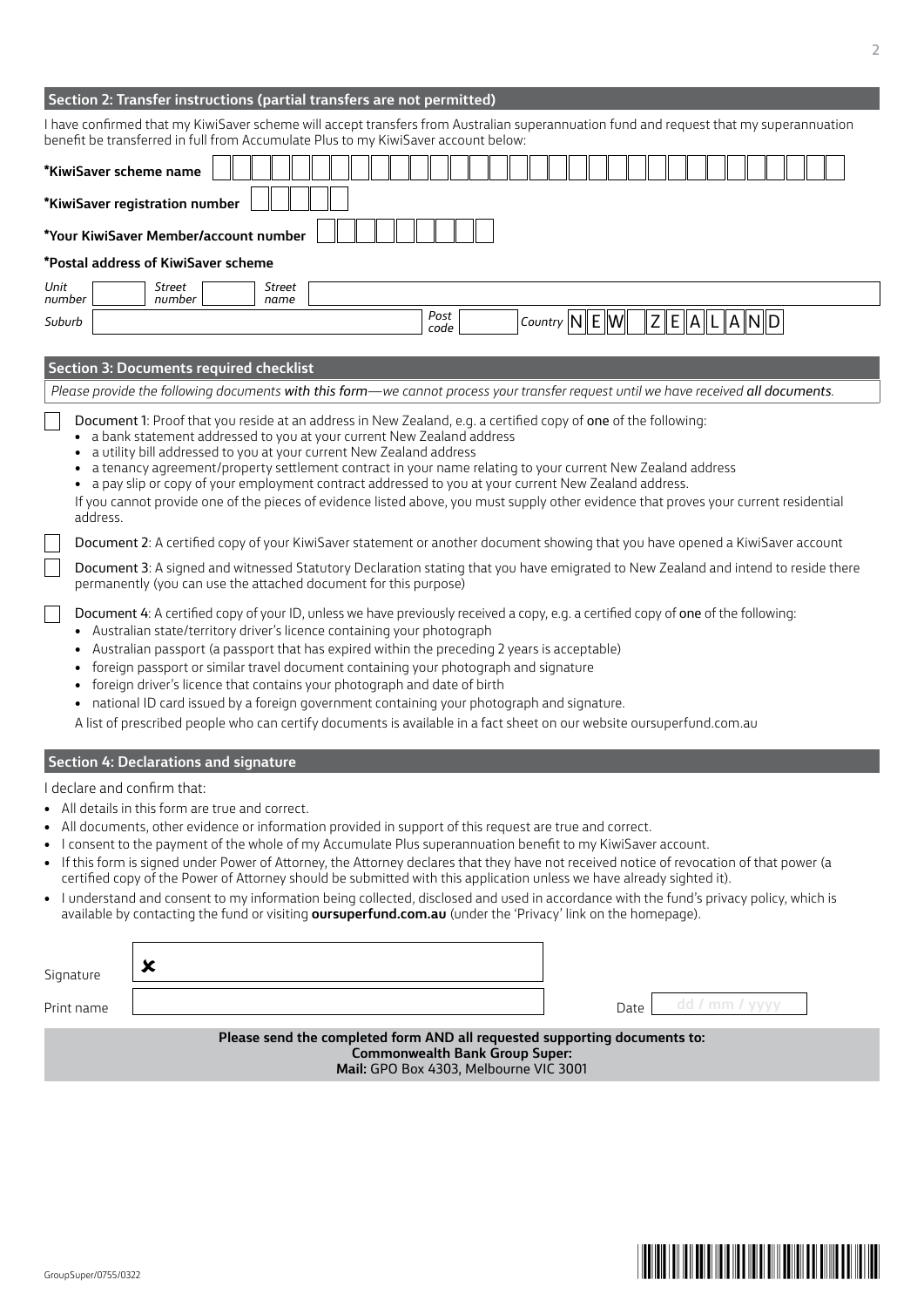# Commonwealth of Australia STATUTORY DECLARATION

Statutory Declarations Act 1959

(1) Insert the name, address and occupation of person making the declaration

 $1, 1$ 

make the following declaration under the Statutory Declarations Act 1959: (2) Set out matter declared 2 to in number paragraphs I understand that a person who intentionally makes a false statement in a statutory declaration is guilty of an offence under section 11 of the Statutory Declarations Act 1959, and I believe that the statements in this declaration are true in every particular. (3) Signature of persons making the declaration 3 (6) Month and year Declared at  $4$  <u>constants and  $\frac{1}{2}$  on  $\frac{1}{2}$  on  $\frac{1}{2}$  on  $\frac{1}{2}$  of  $\frac{1}{2}$  of  $\frac{1}{2}$  of  $\frac{1}{2}$ </u> Before me, (7) Signature of person before whom the declaration is made (see over page) 7 (8) Full name, qualification 8

and address of person before whom the declaration is made (in printed letters)

(4) Place (5) Day

> Note 1 A person who intentionally makes a false statement in a statutory declaration is guilty of an offence, the punishment for which is imprisonment for a term of 4 years—see section 11 of the Statutory Declarations Act 1959.

Note 2 Chapter 2 of the Criminal Code applies to all offences against the Statutory Declarations Act 1959 see section 5A of the Statutory Declarations Act 1959.